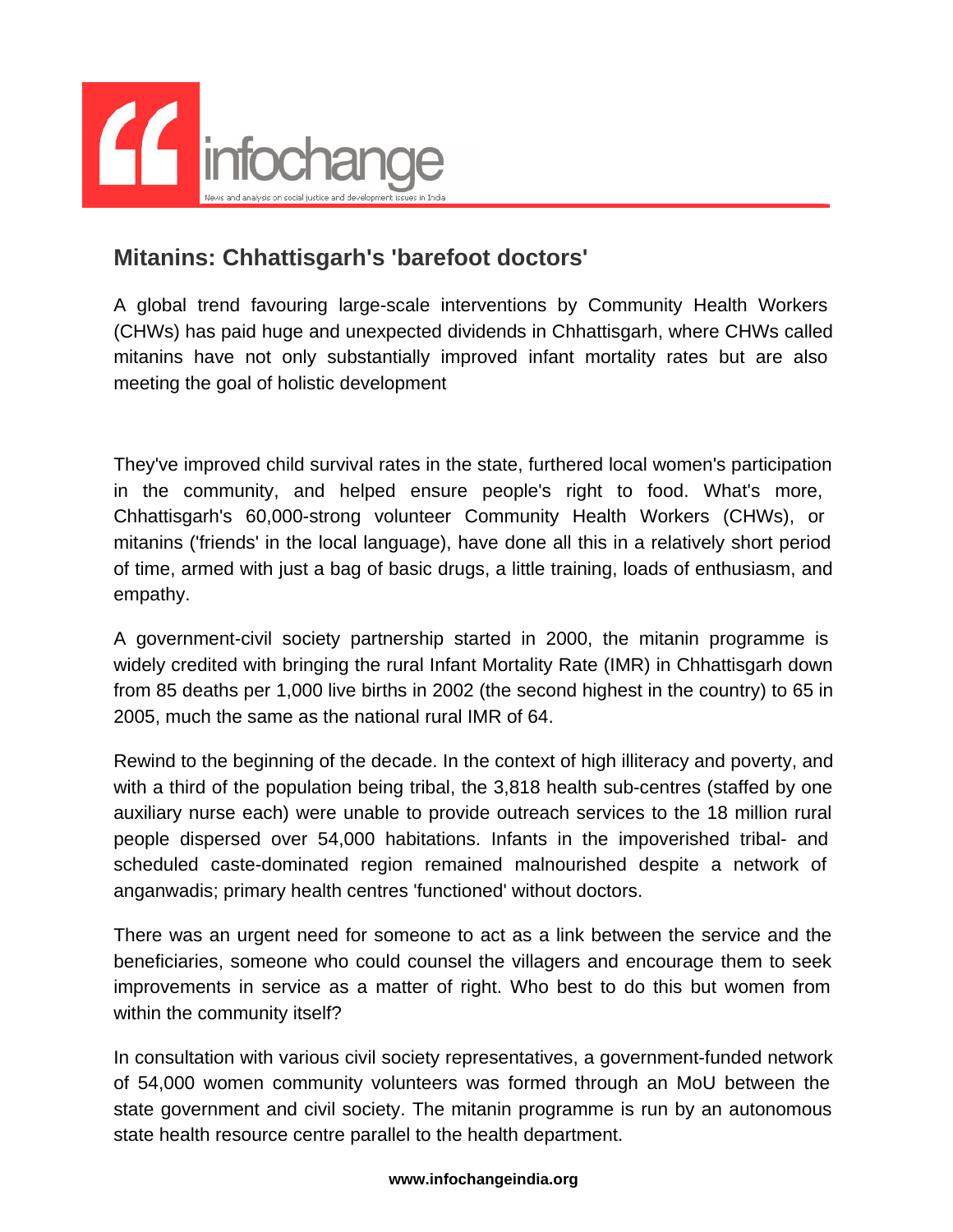The mitanin programme envisaged a synergy of health services at the community, outreach and facility levels as essential for its success. Mitanins would carry out familylevel outreach activities such as essential care of newborns, nutritional counselling, and case management of illnesses that are common in childhood.

The role of these volunteers evolved over time into a set of activities that focused on child survival and essential care of newborns, and into another set of rights-based activities that enabled access to basic public services as fundamental entitlements to be secured through women's empowerment and community action.

A team of 3,000 motivated women were engaged as middle-level supervisors and trainers to address the issues of human resources and poor support from health personnel.

The Koriya region of Chhattisgarh may have been mineral-rich but its Gond and Kerwa tribal communities were dirt poor. Despite this, none of the government programmes, including the Integrated Child Development Services (ICDS) had reached them. Childhood infections were rampant, and infant mortality high.

Finally in 2003, the state government decided to appoint a mitanin in every village. The change thereafter is visible on the faces of children in Rokda village, where Rambai is a mitanin. Since being appointed, Rambai has treated hundreds of infections, tracked and counselled pregnant women on nutrition, and ensured that all infants were breastfed and immunised. "Earlier, women were starved for the first six days and the babies were fed cow or goat's milk with a cloth. Many children died as there was a lot of malnutrition. Now I tell women to breastfeed the children for six months, and then start on supplementary food. I tell the women to feed them five to six times, whatever they themselves eat. I also tell women to eat green leafy vegetables, depending on what is available. If there aren't any vegetables, I tell them grow them so that they don't have to buy them," she says.

Other mitanins in Koriya began sending complaints to the district collector about the poor state of anganwadis and primary health centres. When no action was taken, they approached the Supreme Court commissioners on the right to food. They wrote to the state government and action was immediate. About 10,000 complaints have so far been received against the public health centres alone, according to programme officials.

Now, even as the mitanins go about their work, the Dekh Rekh Samiti, a monitoring committee, visits anganwadis and schools every week to oversee their functioning. "We check whether teachers come or not, whether food is being served in the anganwadi and whether the rations are reaching pregnant women," says Gangabai, a